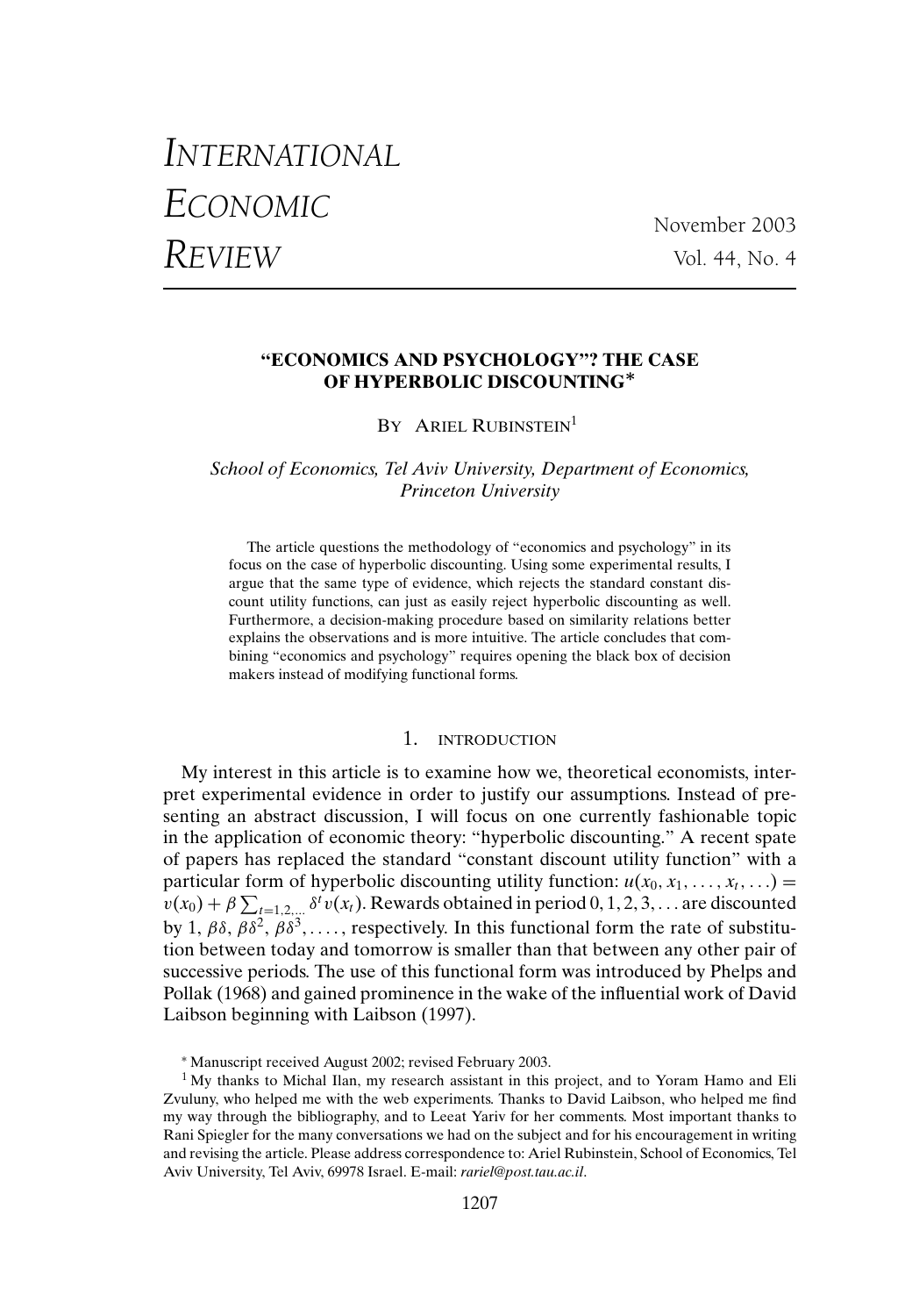Adopting the hyperbolic discounting utility function triggered a revival of the discussion of time inconsistency in the tradition of Strotz (1956). The literature assumed that at each period  $t^*$ , the decision maker uses the utility function  $u(x_{t^*},$ *x*<sub>*t*<sup>∗</sup>+1</sub>,...) to evaluate the stream of payments from period *t*<sup>∗</sup> onward. This implies time inconsistency since  $\delta$ , the marginal rate of substitution between  $t^*$  and  $t^* + 1$ from the point of view of any previous period, is replaced by βδ at *t* ∗. Time inconsistency complicates the modeling of the decision maker since assumptions must be added that specify the decision maker's analysis of his future behavior.

Following Laibson (1997), the hyperbolic discounting utility function has been used in the context of a wide range of issues: growth, self-regulation, information acquisition, job search, choice of retirement age, procrastination, addiction, investment in human capital, etc. Phenomena that "cannot be explained by standard discounting utility functions" appear as equilibrium outcomes once the decision maker is assumed to use hyperbolic discounting. Policy questions were freely discussed in these models even though welfare assessment is particularly tricky in the presence of time inconsistency. The literature often assumed, though with some hesitation, that the welfare criterion is the utility function with stationary discounting rate  $\delta$  (which is independent of  $\beta$ ).

It is interesting how the economic literature has justified the abandonment of constant discounting utility and the adoption of hyperbolic discount functions. The various justifications offered usually have a common structure. In Laibson (1996), for example, the justification goes as follows: (1) Evidence: "Research on animal and human behavior has led psychologists to conclude (see Ainslie, 1992, and Loewenstein and Prelec, 1992) that discount functions are generalized hyperbolas... ," (2) *Hyperbolic discount functions are then introduced*: "Hyperbolic discount functions generate a preference structure which is a special case of the general class of dynamically inconsistent preferences... .," and finally (3) Reference to *the response of the economic profession* is mentioned: "Despite the availability of this analytical framework, and the substantial body of evidence supporting hyperbolic discounting, few economists have studied the implications of hyperbolic discount functions."

Over time, the justification became more sweeping: Harris and Laibson (1999) stated: (a) "Laboratory and field studies of time preferences find that discount rates are much greater in the short run than in the long run." (b) "To model this phenomena, psychologists have adopted discount functions from the class of generalized hyperbolas," and (c) "Economists have used the discrete-time quasihyperbolic discount function:  $1, \beta\delta, \beta\delta^2, \ldots, \beta\delta^t, \ldots$ <sup>n</sup>

Within a few months the "facts" were "established" with even more certainty. Brocas and Carrilo (1999) state in a footnote: "There is well documented literature both in psychology and more recently in economics showing that individuals' discount rates are best approximated by hyperbolic rather than the traditional exponential functions. We refer the reader to Ainslie (1975), Thaler (1981) and Benzion et al. (1989) for empirical support of this theory both in animals and humans..."

The literature refers not only to evidence from human beings but also from animals. As Laibson (1996) says in the abstract: "Studies of animal and human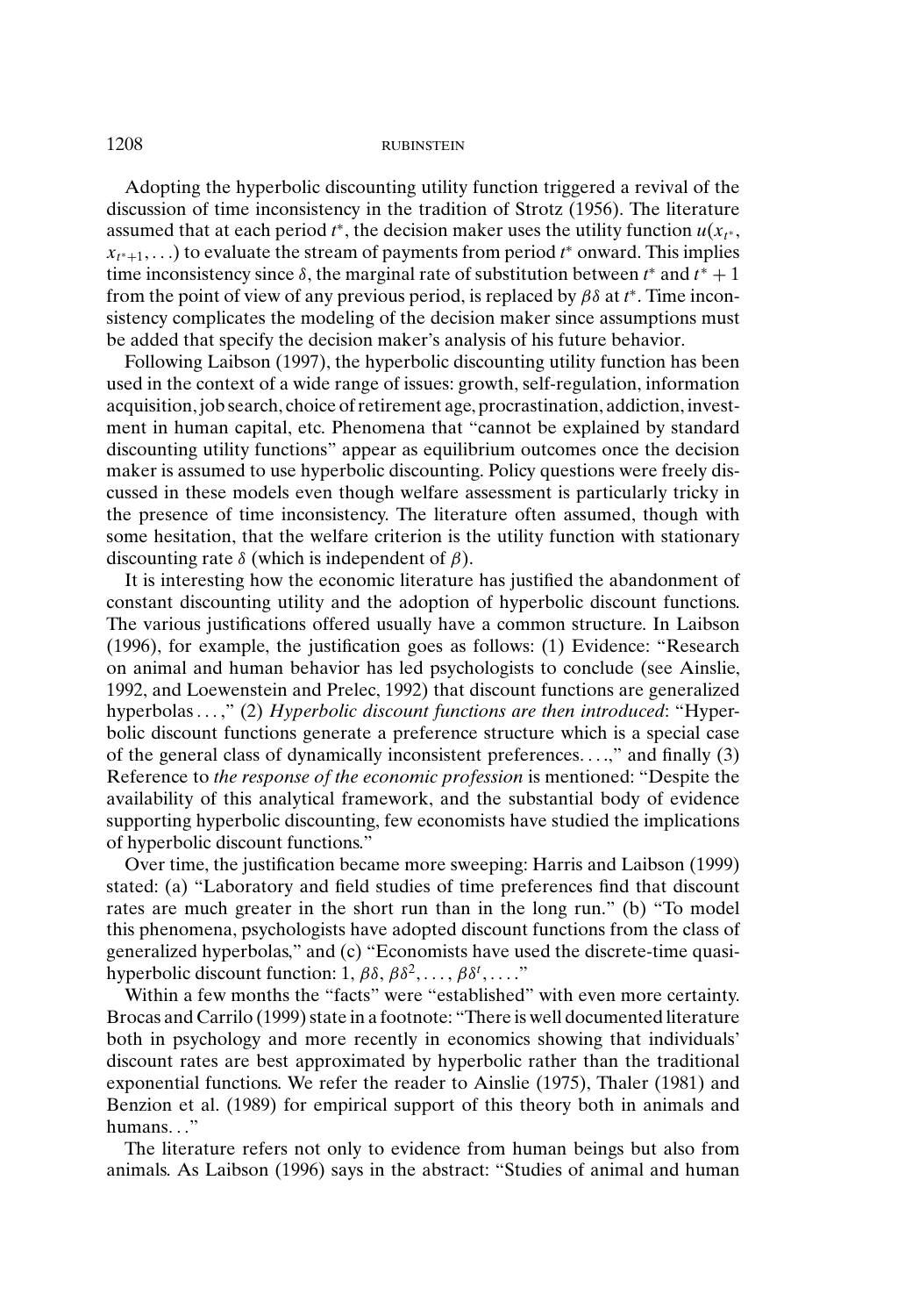behavior suggest that discount functions are approximately hyperbolic." Needless to say, the connection between findings on pigeons or even monkeys and the behavior of humans seems rather tenuous. We commonly believe that an animal does not understand the choice it is facing in the same way that a human being does. However, the main justification for the adoption of the hyperbolic discounting utility function is empirical evidence in the cognitive psychology literature, which contradicts the predictions of utility functions with stationary fixed discount rates.

The results of two types of experiments were introduced to support the hyperbolic discounting case: The first type is discussed by Thaler (1981): Some people prefer "one apple today" to "two apples tomorrow" but at the same time they prefer "two apples in one year plus one day" to "one apple in one year." Ainslie and Haslam (1992) report that "a majority of subjects say they would prefer to have a prize of a \$100 certified check available immediately over a \$200 certified check that could not be cashed before 2 years; the same people do not prefer a \$100 certified check that could be cashed in 6 years to a \$200 certified check that could be cashed in 8 years." Findings of this type have been replicated with choices involving a wide range of goods (e.g., real cash, hypothetical cash, food, and access to video games) and a wide range of subject populations. Most importantly, the results seem to be confirmed by our intuition.

The second class of experiments is discussed in Thaler (1981) and Benzion et al. (1989). Subjects were asked to imagine that they had won a sum of money in a lottery and that they could either take the money now or wait for an increased amount later. They were presented with several variations of the amount and date. For each pair they had to specify the minimal amount of money they would settle for in return for the delay. If a subject was indifferent between the amount \$*x* at time *t* and \$*y* immediately, then it was said that the subject's choice exhibits the discount rate  $\delta(x, t)$  defined by the equation  $y = \delta(x, t)^t x$ . The results show that the average discount rate is decreasing in *t*. However, it was also found that  $\delta(x, t)$  is not constant but is an increasing function of x. The larger the sum of money at stake, the higher (closer to 1) the discount factor.

The experiments cited above are quite persuasive. The hyperbolic discounting functional form is only marginally different from the standard utility function and seems to provide an "explanation" of the evidence. The economic paradigm of optimizing a simple functional form is "safe" and we are tempted to declare the establishment of a new discipline: "psychology and economics."

## 2. AN ALTERNATIVE PROCEDURAL APPROACH

Recall that there are an infinite number of functional forms consistent with the psychological findings that support the hyperbolic discounting utility functions. Therefore, it would not be a bad idea to pause and examine the experimental justification for hyperbolic discounting. How exactly does the experimental evidence support hyperbolic discounting? Is the choice of this form just a matter of convenience or does it capture certain psychological processes? How does this functional form stand up in other tests?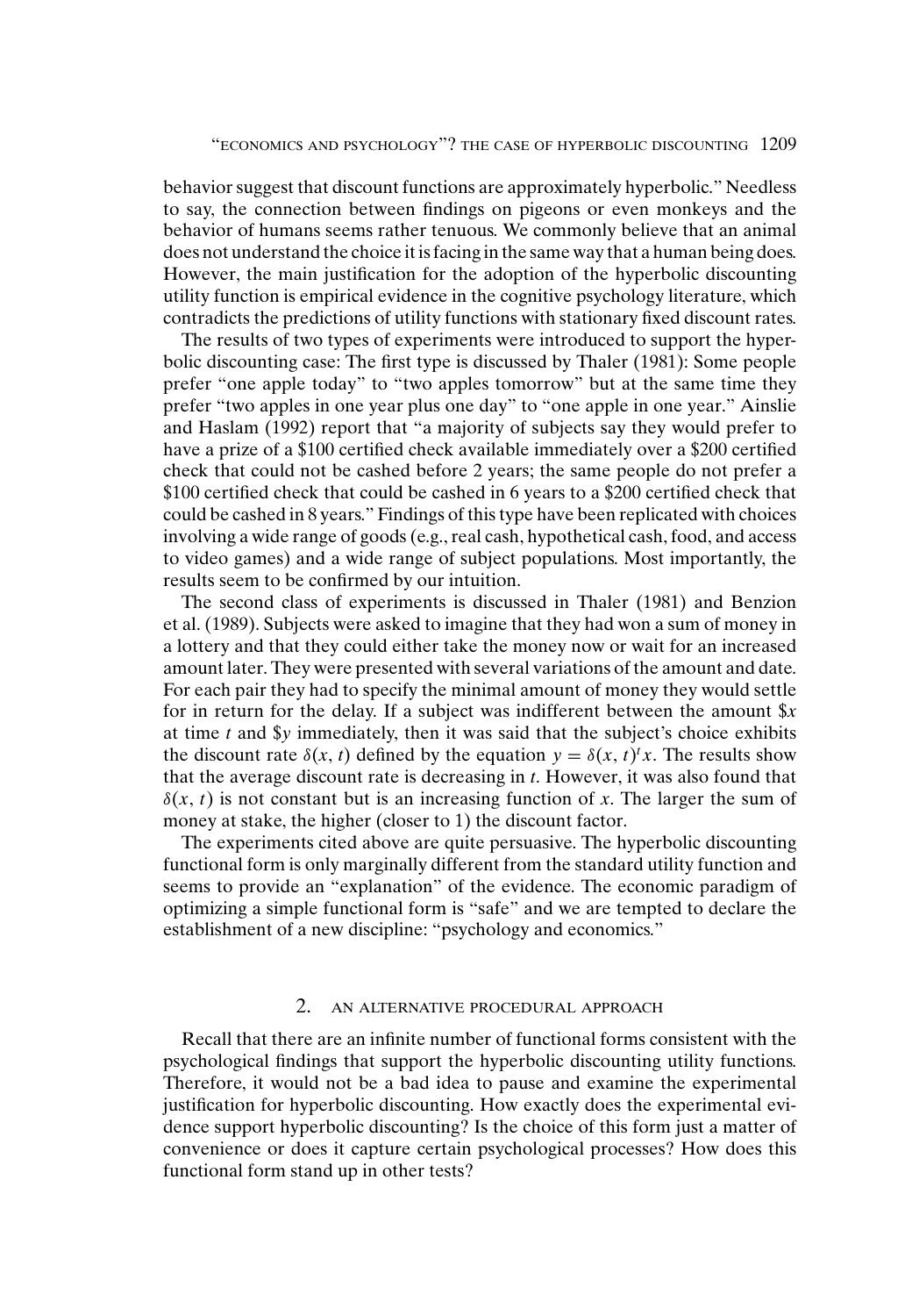My own reading of the experimental results relies on ideas presented in Rubinstein (1988) within the context of decision making under uncertainty. This approach holds that the decision maker uses a procedure that aims at simplifying the choice by applying similarity relations. (The important role of similarity in decision making was emphasized by Tversky, 1977). The first formalization of a notion of similarity is due to Luce (1956). The objects of choice are of the form  $(x, p)$ , which is interpreted as a lottery yielding  $x$  with probability p and \$0 with probability  $1 - p$ . I believe that when comparing the lottery (\$3,000, 0.25) with the lottery (\$4000, 0.2), many subjects consider the two probability numbers 0.2 and 0.25 to be similar; this is not the case for the dollar amounts \$3000 and \$4000. Thus, in the choice between (\$3000, 0.25) and (\$4000, 0.2), the money dimension is the decisive factor. On the other hand, when comparing the degenerate lottery (\$3,000, 1) and the lottery (\$4000, 0.8) almost all decision makers do not consider the dollar amounts or the probability numbers to be similar and they apply different criteria (such as maximizing expected payoff or risk aversion).

In the context of intertemporal choices, the objects of choice are of the form  $(x, t)$  where  $x$  is received with a delay of *t* units of time. I think that when comparing two pairs  $(x, t)$  and  $(y, s)$ , many decision makers go through the following three-stage procedure using two similarity relations (one in the money dimension and one in the time dimension): (a) The decision maker looks for dominance: If  $x > y$  and  $t < s$  then there is no dilemma and the pair  $(x, t)$  is determined to be preferred over  $(y, s)$ . (b) The decision maker looks for similarities between *x* and *y* and between *t* and *s*. If he finds similarity in one dimension only, he determines his preference between the two pairs using the dimension in which there is no similarity. For example, if *t* is similar to *s* but *x* is not similar to *y*, and  $x > y$ , then  $(x, t)$  is preferred over  $(y, s)$ . (c) If the first two stages were not decisive, the choice is made using a different criterion.

Much of the analysis in Rubinstein (1988) can be applied here. However, note that the role of probability 0 is replaced here with time equal to infinity and the role of probability 1 is replaced with time equal to 0.

The experimental findings of time inconsistency described in the previous section are compatible with the application of this procedure. Consider, for example, a decision maker who is applying the above procedure and determines that "today" and "a year from now" are not similar whereas "10 years" and "11 years" are. Then, if the decision maker is indifferent between \$*x* today and \$*y* in a year from now, it must be that  $x < y$  and that x and y are not similar: If he considers *x* and *y* to be similar, then he would prefer "\$*x* today" over "\$*y* in a year from now." On the other hand, if a decision maker is indifferent between \$*x* in 10 years and  $\xi$ z in 11 years, then it must be that  $x < z$  and that x and z are similar. If he does not consider  $x$  and  $z$  to be similar, then since we presume that he does find "10 years" and "11 years" to be similar, by applying the above procedure he would find " $\oint z$  in 11 years" to be preferred over " $\oint x$  in 10 years." If  $y > x$  and  $z > x$  and *y* is not similar to *x* whereas *z* is, then one would expect *z* to be smaller than *y*.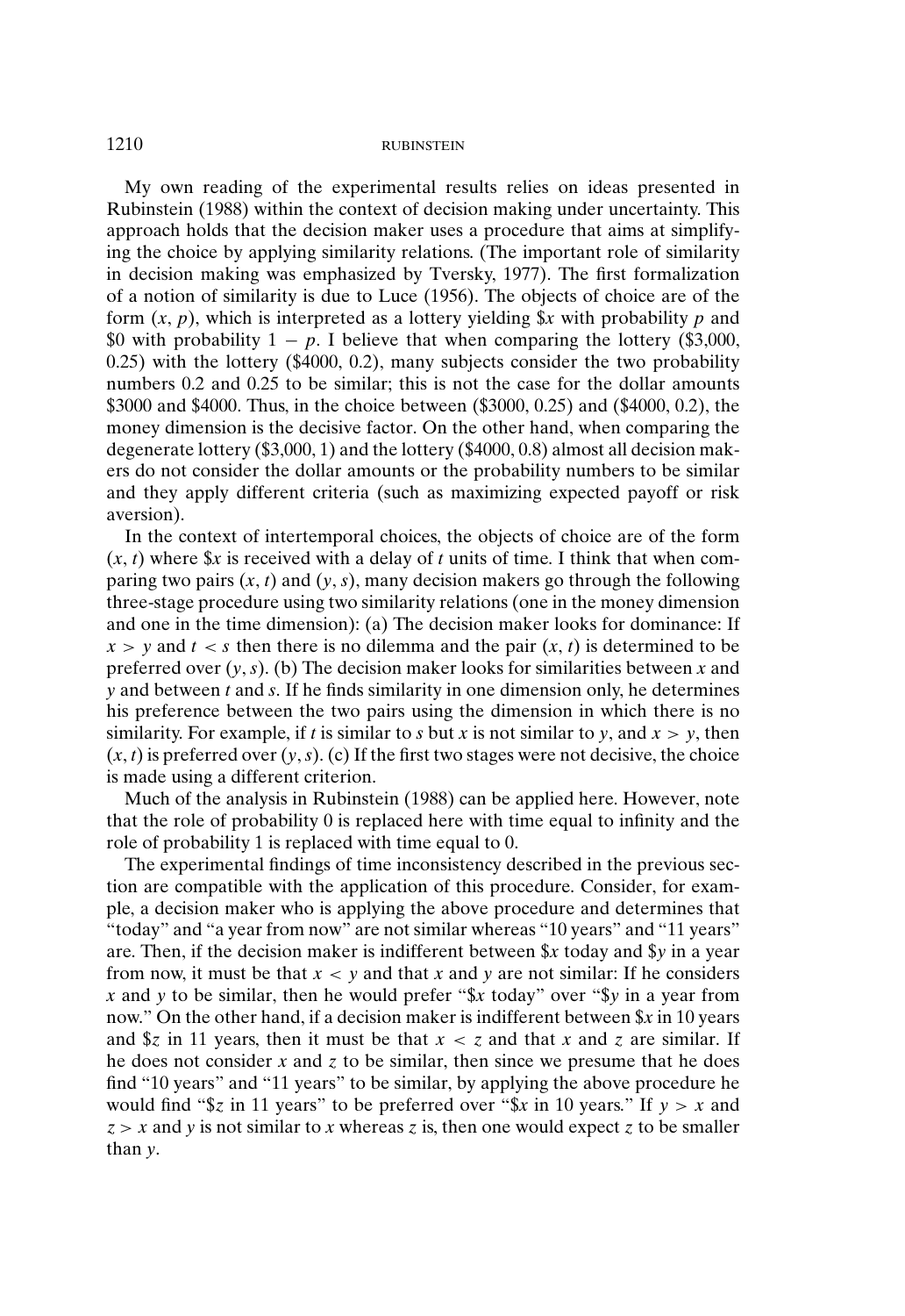Both the hyperbolic discounting approach and the above procedural approach are consistent with the evidence. However, in the next section I will try to persuade the reader that the procedural approach is in fact superior to hyperbolic discounting in explaining the experimental results.

# 3. EXPERIMENTS

The results of the following three experiments are incompatible with the hyperbolic discounting hypothesis yet are consistent with a plausible application of the above procedural approach.

3.1. *Experiment I.* Experiment I was conducted in the Fall of 2002. Following a pilot experiment conducted on graduate students at Princeton, I contacted several hundred students at Tel Aviv University (TAU) and Princeton University by e-mail. They were asked to go to a web site prepared for the experiment (by Eli Zvuluny) and were promised that a small fraction of the participants (approximately 5–10%) would be randomly selected to receive \$20 each independently of their answers. A total of 456 students responded: 220 undergraduates from the TAU School of Economics, 163 undergraduates from TAU Law School, and 73 undergraduates in Political Science at Princeton. Students were allocated randomly to answer either question 1 or 2:

Q1 Imagine that you have to choose between the following two options:

A) Receiving \$467.00 on June 17th 2004.

B) Receiving \$607.07 on June 17th 2005.

What will be your choice?

Q2 Imagine that you have to choose between the following two options:

A) Receiving \$467.00 on June 16th 2005.

B) Receiving \$467.39 on June 17th 2005.

What will be your choice?

The results are presented in the following table:

|           | A: No | $\rm B:$ |     |
|-----------|-------|----------|-----|
|           | Delay | Delay    |     |
| <b>Q1</b> | 100   | 122.     | 222 |
|           | 45%   | 55%      |     |
| <b>Q2</b> | 126   | 108      | 234 |
|           | 54%   | 46%      |     |
|           | 226   | 230      | 456 |

Two hundred forty-eight out of the 456 subjects chose delay in question 1 and no delay in questions 2; if their choices were random, then such a result would be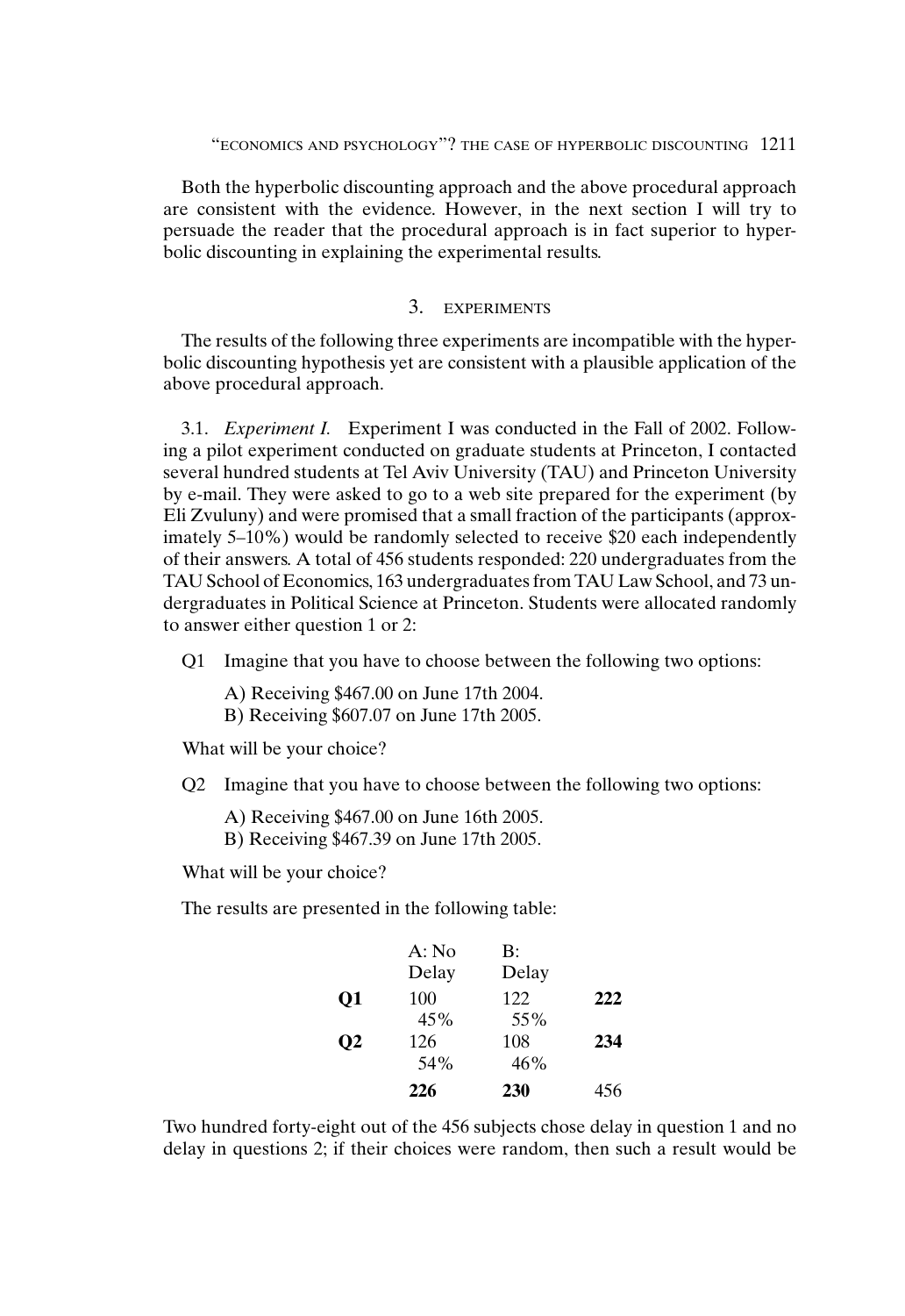obtained with a probability of about 3%. (Stronger results were obtained among the Princeton and the TAU economics students.)

The results demonstrate a tendency among the subjects to consider 39 cents to be sufficiently meaningless to justify a one-day delay even when it is a few years hence. The sums involved in question 2 (\$467.00 and \$467.39) are so similar that receiving this significant amount of money a day earlier is justified. On the other hand, the trade-off between "amount " and "delay" is stronger in question 1.

Choosing delay in Q1 and no delay in Q2 is inconsistent even according to the more general hyperbolic discounting utility function  $v(x_0) +$  $\sum_{t=1,2,...} (\prod_{s=1,...,t} \delta_s) v(x_t)$ , where  $(\delta_s)$  is being a (weakly) increasing sequence and  $v$  is increasing and concave. We can see this form from the fact that the choice of no delay in Q2 implies that

$$
\delta_{t^*}v(467.39) - v(467.39 - 0.39) < 0 \quad \text{where } t^* = 17.6.2005
$$

The concavity of  $v$  and the monotonicity of the discounting rates imply that for any sum of money  $x > 467.00$  and  $s > 17.6.2005$ , we have  $\delta_s v(x)$  –  $v(x - 0.39) < 0.$ 

A straightforward calculation shows that this implies that

$$
\left(\prod_{s=1,\dots,t^*-365}\delta_s\right) v(607.07) - \left(\prod_{s=1,\dots,t^*}\delta_s\right) v(607.07 - 365(0.39)) < 0
$$

The fact that 365 times 39 cents exceeds \$140.07 completes the proof. Thus, the above results are inconsistent not only with the constant discounting utility function but with the hyperbolic discounting approach as well.

3.2. *Experiment II.* Following some pilot experiments done primarily at Tel Aviv University, a two-stage experiment was conducted. The subjects were students in a Political Science class at Princeton University (39% freshmen, 27% sophomores, 19% juniors, and 15% seniors). The teacher estimated that 10–15% of the subjects were majoring in economics. The students were approached twice within an interval of 14 days. In each round, the students were asked to go to a web site designed for the experiment and to respond online to several questions. (See http://www.princeton.edu/∼ariel/discounting1 and http://www.princeton.edu/∼ariel/discounting2 for the original forms.) A prize of \$100 was to be randomly awarded to one of the participants in each round. In the first round, the students answered questions Q3 and Q5 below, whereas in the second round they answered questions Q4 and Q6. A total of 165 students responded to the first message and 145 to the second. Of the 145 students in the second round, 45% had not participated in the first round, thus making it possible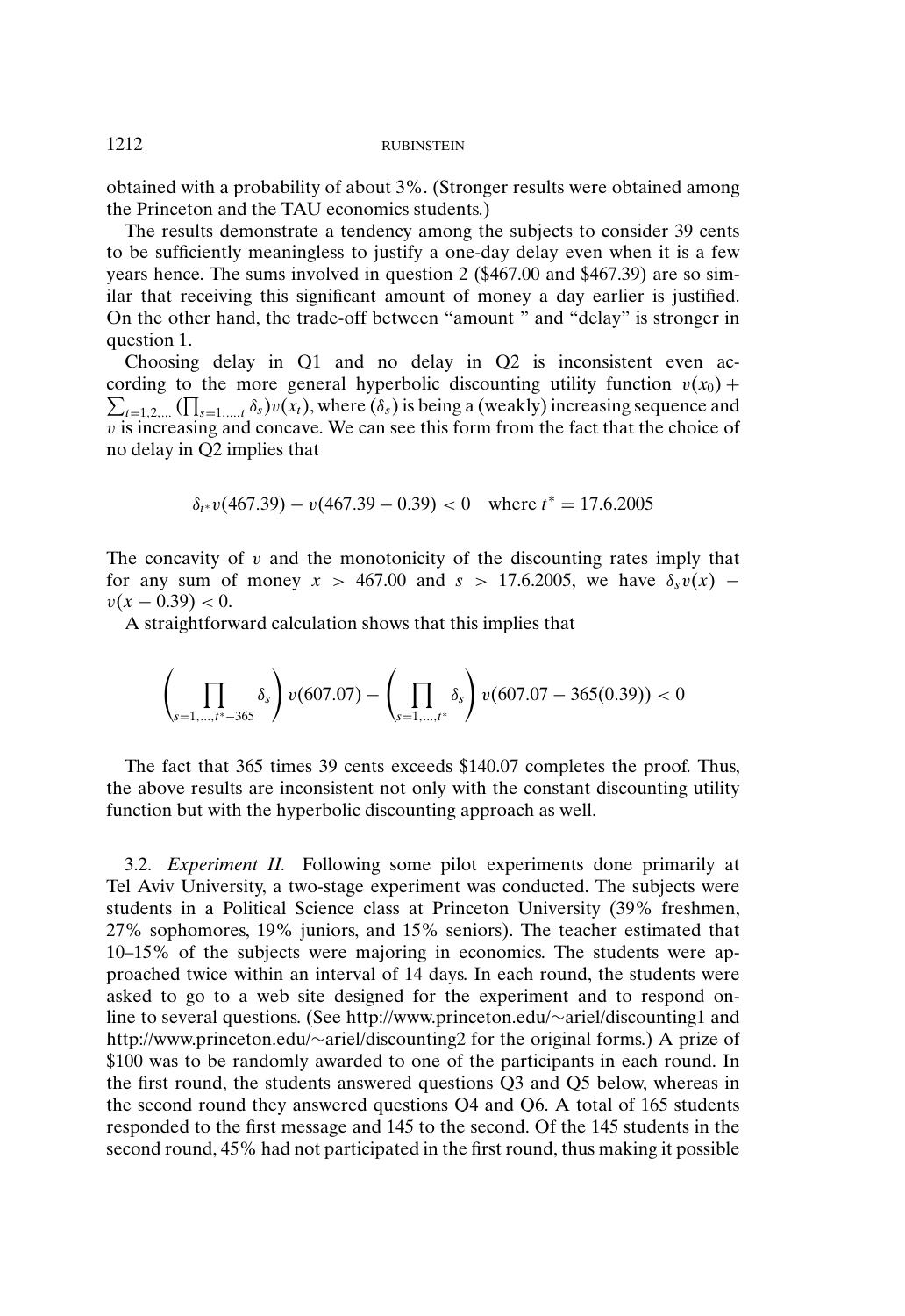to check whether participation in the first round made any difference. Results show that it did not.

Q3 You can receive the amounts of money indicated according to one of the two following schedules:

| A | April 1          | July 1               | Oct 1           | Dec 1                     |
|---|------------------|----------------------|-----------------|---------------------------|
|   | \$1000           | \$1000               | \$1000          | \$1000                    |
| B | March 1<br>\$997 | June 1<br>\$997      | Sept 1<br>\$997 | Nov <sub>1</sub><br>\$997 |
|   |                  | Which do you prefer? |                 |                           |

Q4 You have to choose between:

A Receiving \$1000 on Dec 1st.

B Receiving \$997 on Nov 1st.

Your choice is:

The hyperbolic discounting approach predicts that every subject choosing B in Q4 will choose B in Q3. Consider the more general form of the hyperbolic discount utility function,  $v(x_0) + \sum_{t=1,2,...} (\prod_{s=1,...,t} \delta_s) v(x_t)$ , where  $(\delta_s)$  is a weakly increasing sequence. If a subject chooses B in Q4, then he is ready to sacrifice \$3 in order to advance the payment due in December by one month. The hyperbolic discounting theory predicts that he would find the three dollar sacrifice worthwhile in order to advance any of the other three scheduled payments by one month.

The results contradict this prediction: 54% of the subjects chose B in question 4, whereas only 34% of the subjects chose schedule B in question 3. In particular, 22% of the 81 subjects who answered both questions chose 3A and 4B whereas only 6% chose 3B and 4A. The following table presents the number of students that gave each possible combination of answers:

|    |                     |                                    | Q4  |             |     |        |
|----|---------------------|------------------------------------|-----|-------------|-----|--------|
|    |                     |                                    |     | Did not     |     |        |
|    |                     | $A 1 \times 1000$ $B 1 \times 997$ |     | participate |     |        |
|    | $A$ 4 $\times$ 1000 | 33                                 | 19  | 56          | 108 | 66%    |
| 03 | $B$ 4 $\times$ 997  | 6                                  | 23  | 27          |     | 56 34% |
|    | Did not participate | 28                                 | 36  |             | 64  |        |
|    |                     | 67                                 | 78  | 83          | 228 |        |
|    |                     | 46%                                | 54% |             |     |        |

The explanation of the results according to the procedural approach is as follows: In Q3 many subjects viewed the alternative as a pair, a sequence of dates and a sequence of \$ amounts. The sequence of dates (April 1, July 1, Oct 1, Dec 1) was considered similar to the sequence (March 1, June 1, Sept 1, Nov 1) whereas the sequence of payments (\$1000, \$1000, \$1000, \$1000) was considered less similar to (\$997, \$997, \$997, \$997) than \$1000 was to \$997. These subjects chose A over B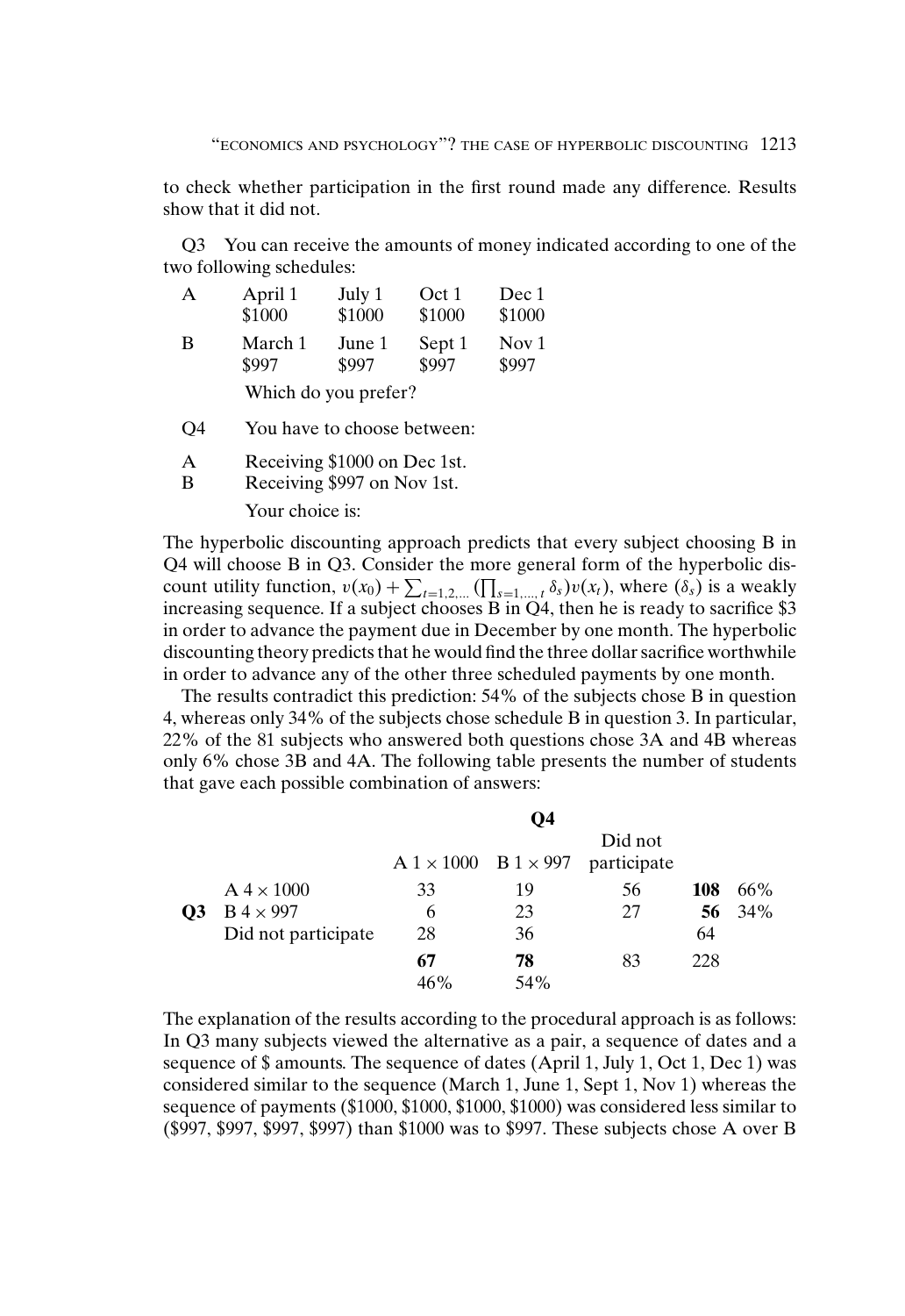in Q3; however, responding to Q4, they found both the dates and the amounts similar and activated the third stage of the decision procedure.

#### 3.3. *Experiment III*

Q5 In 60 days you are supposed to receive a new stereo system to replace your current one. Upon receipt of the system, you will have to pay \$960. Are you willing to delay the transaction by one day for a discount of \$2?

Q6 Tomorrow you are supposed to receive a new stereo system to replace your current one. Upon receipt of the system, you will have to pay \$1,080.

Are you willing to delay the delivery and the payment by 60 days for a discount of \$120?

According to the hyperbolic discount approach, whoever is not willing to accept \$2 for a one-day delay in delivery 60 days from now should not be willing to accept \$2 for a one-day delay in delivery  $t$  days from now, for any  $t < 60$ . Therefore, by transitivity, they should not agree to a postponement of 60 days from the present in exchange for \$120. The results did not confirm this prediction: 43% of the subjects rejected the delay in Q5 whereas only 31% rejected the delay in Q6. Of the 84 participants who answered both questions, almost a quarter made a switch, which contradicted the prediction of the hyperbolic discounting approach.

|         |                     | Q6 (\$120) |          |             |     |     |
|---------|---------------------|------------|----------|-------------|-----|-----|
|         |                     | Did not    |          |             |     |     |
|         |                     | Delay      | No Delay | participate |     |     |
|         | Delay               | 37         | 10       | 46          | 93  | 57% |
| Q5(\$2) | No Delay            | 20         | 14       | 37          | 71  | 43% |
|         | Did not participate | 43         | 21       |             | 64  |     |
|         |                     | <b>100</b> | 45       | 83          | 228 |     |
|         |                     | 69%        | 31%      |             |     |     |

The manipulation of subjects' behavior in this experiment, as in Experiments I and II, was accomplished by triggering the similarity relation with regard to the *money* dimension. In Q5, I believe that some subjects stopped in the second phase of the procedure after judging that a two dollar difference leaves the payments in the two alternatives quite similar whereas a delay in payment of 60 days is much less similar to one of 61 days. In Q4, I think that the subjects found both the payments and the delays not to be similar.

## 4. DISCUSSION

The main justification for the use of hyperbolic discount utility functions is based on experimental observations that reject constant discount utility functions. In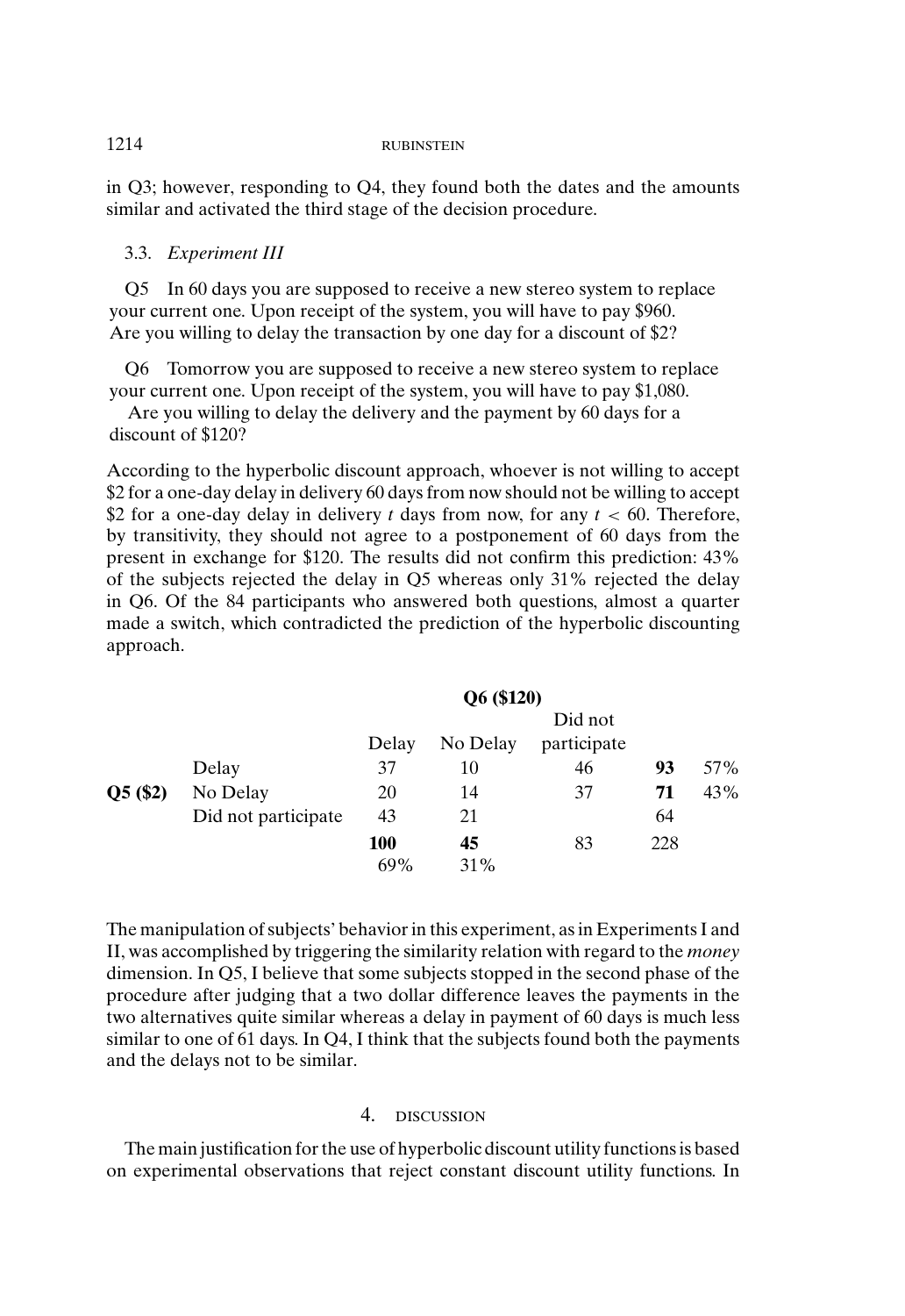this article, I have argued that the same sort of evidence can just as easily reject hyperbolic discounting as well. Furthermore, the procedure based on similarity explains the observations even better than the hyperbolic discounting formula and, in my opinion, is more intuitive as a description of the decision makers' process of reasoning.

In defense of hyperbolic discounting one might mention its analytical convenience. I agree that the hyperbolic discounting approach does capture the psychological phenomenon that the present is given special treatment and as such it is a very interesting exercise. However, the approach goes much farther than simply assigning a special role for the present. It assumes the maximization of a utility function with a specific structure and as such misses the core of the psychological decision-making process. Thus, I find it to be no more than a minor modification of the standard discounting approach.

It is interesting to contrast the warmth of the "profession" toward the hyperbolic discount literature with the more hostile response to nonexpected utility theories. Observations such as the Allais paradox motivated many economists and decision theorists in the 1950s and 1960s to search for alternative functional forms for expected utility that would be consistent with the psychological evidence regarding decision making under uncertainty. The functional forms suggested were not less empirically motivated than the hyperbolic discount utility functions and were better established axiomatically (see Fishburn and Rubinstein, 1982). However, we have seen only a few relatively recent applications of nonexpected utility theories to economic problems, whereas the hyperbolic discounting approach immediately entered the mainstream of economics. This I find puzzling.

To conclude, adopting the similarity-based procedural approach may require revolutionary changes in our theories. As discussed in Rubinstein (1988), the application of similarity-based procedures may result in conflicts with transitivity since the transitive closure of the partial relation as determined in the first two stages of the procedure is not likely to be consistent with the third stage. Doing "economics and psychology" requires much more than citing experimental results and marginally modifying our models. We need to open the black box of decision making, and come up with some completely new and fresh modeling devices.

### **REFERENCES**

AINSLIE, G., *Picoeconomics* (Cambridge: Cambridge University Press, 1992).

——, AND N. HASLAM., "Hyperbolic Discounting," in G. Loewenstein and J. Elster, eds., *Choice over Time* (New York: Russell Sage Foundation, 1992).

BENZION, U., A. RAPOPORT, AND J. YAGIL, "Discount Rates Inferred from Decisions: An Experimental Study," *Management Science* 35 (1989), 270–84.

FISHBURN, P., AND A. RUBINSTEIN, "Time Preference," *International Economic Review* 23 (1982), 677–94.

HARRIS, C., AND D. LAIBSON, "Dynamic Choices of Hyperbolic Consumers," Mimeo, 1999.

LAIBSON, D., "Hyperbolic Discount Functions, Undersaving, and Savings Plans," NBER Working Paper 5635, 1996.

BROCAS, I., AND J. CARRILO, "Entry Mistakes, Entrepreneurial Boldness and Optimism," Mimeo, 1999.